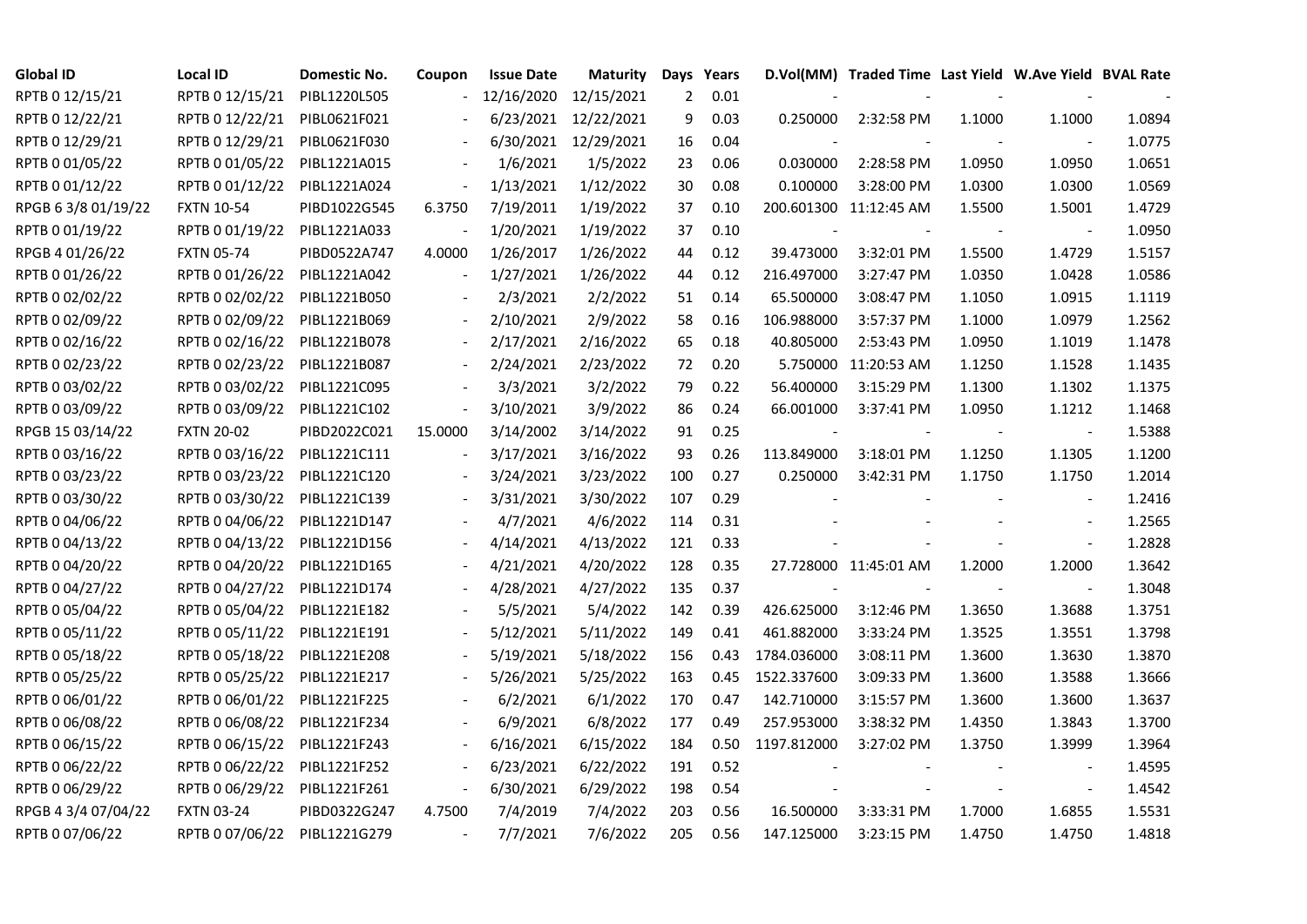| <b>Global ID</b>     | <b>Local ID</b>   | Domestic No. | Coupon                   | <b>Issue Date</b> | Maturity              |     | Days Years |             | D.Vol(MM) Traded Time Last Yield W.Ave Yield BVAL Rate |        |                          |        |
|----------------------|-------------------|--------------|--------------------------|-------------------|-----------------------|-----|------------|-------------|--------------------------------------------------------|--------|--------------------------|--------|
| RPTB 0 07/13/22      | RPTB 0 07/13/22   | PIBL1221G288 |                          | 7/14/2021         | 7/13/2022             | 212 | 0.58       |             |                                                        |        |                          | 1.4823 |
| RPTB 0 07/20/22      | RPTB 0 07/20/22   | PIBL1221G297 |                          | 7/21/2021         | 7/20/2022             | 219 | 0.60       | 1.650000    | 3:42:32 PM                                             | 1.4700 | 1.4821                   | 1.4993 |
| RPTB 0 07/27/22      | RPTB 0 07/27/22   | PIBL1221G304 | $\overline{\phantom{a}}$ | 7/28/2021         | 7/27/2022             | 226 | 0.62       |             | 10.000000 10:49:39 AM                                  | 1.5500 | 1.5500                   | 1.5084 |
| RPGB 4 7/8 08/02/22  | <b>FXTN 10-56</b> | PIBD1022H562 | 4.8750                   | 8/2/2012          | 8/2/2022              | 232 | 0.64       |             |                                                        |        |                          | 1.9151 |
| RPTB 0 08/03/22      | RPTB 0 08/03/22   | PIBL1221H312 | $\blacksquare$           | 8/4/2021          | 8/3/2022              | 233 | 0.64       | 5.273000    | 2:57:15 PM                                             | 1.5000 | 1.5000                   | 1.5424 |
| RPTB 0 08/10/22      | RPTB 0 08/10/22   | PIBL1221H321 | $\blacksquare$           | 8/11/2021         | 8/10/2022             | 240 | 0.66       |             | 22.130000 11:26:04 AM                                  | 1.5000 | 1.5000                   | 1.5092 |
| RPTB 0 08/17/22      | RPTB 0 08/17/22   | PIBL1221H330 | $\overline{\phantom{a}}$ | 8/18/2021         | 8/17/2022             | 247 | 0.68       |             |                                                        |        | $\overline{\phantom{a}}$ | 1.5193 |
| RPTB 0 08/24/22      | RPTB 0 08/24/22   | PIBL1221H349 |                          | 8/25/2021         | 8/24/2022             | 254 | 0.70       |             |                                                        |        | $\overline{\phantom{a}}$ | 1.5276 |
| RPTB 0 08/31/22      | RPTB 0 08/31/22   | PIBL12211357 |                          | 9/1/2021          | 8/31/2022             | 261 | 0.72       |             |                                                        |        |                          | 1.5391 |
| RPTB 0 09/07/22      | RPTB 0 09/07/22   | PIBL1221I366 | $\overline{\phantom{a}}$ | 9/8/2021          | 9/7/2022              | 268 | 0.73       |             |                                                        |        | $\overline{\phantom{a}}$ | 1.5511 |
| RPGB 4 3/4 09/13/22  | <b>FXTN 10-57</b> | PIBD1022I570 | 4.7500                   | 9/13/2012         | 9/13/2022             | 274 | 0.75       |             |                                                        |        | $\overline{\phantom{a}}$ | 2.0053 |
| RPTB 0 09/14/22      | RPTB 0 09/14/22   | PIBL1221I375 | $\blacksquare$           | 9/15/2021         | 9/14/2022             | 275 | 0.75       |             |                                                        |        |                          | 1.5612 |
| RPTB 0 09/21/22      | RPTB 0 09/21/22   | PIBL1221I384 |                          | 9/22/2021         | 9/21/2022             | 282 | 0.77       |             |                                                        |        | $\blacksquare$           | 1.5573 |
| RPTB 0 09/28/22      | RPTB 0 09/28/22   | PIBL1221I393 |                          | 9/29/2021         | 9/28/2022             | 289 | 0.79       |             |                                                        |        | $\blacksquare$           | 1.5796 |
| RPTB 0 10/05/22      | RPTB 0 10/05/22   | PIBL1221J409 |                          | 10/6/2021         | 10/5/2022             | 296 | 0.81       |             | 20.000000 11:26:17 AM                                  | 1.5750 | 1.5750                   | 1.5717 |
| RPTB 0 10/12/22      | RPTB 0 10/12/22   | PIBL1221J418 |                          | 10/13/2021        | 10/12/2022            | 303 | 0.83       | 0.660000    | 2:59:55 PM                                             | 1.5500 | 1.5508                   | 1.5864 |
| RPGB 12 3/4 10/17/22 | <b>FXTN 20-03</b> | PIBD2022J033 | 12.7500                  |                   | 10/17/2002 10/17/2022 | 308 | 0.84       |             |                                                        |        |                          | 2.0432 |
| RPTB 0 10/19/22      | RPTB 0 10/19/22   | PIBL1221J427 |                          | 10/20/2021        | 10/19/2022            | 310 | 0.85       |             |                                                        |        | $\overline{\phantom{a}}$ | 1.5940 |
| RPTB 0 10/26/22      | RPTB 0 10/26/22   | PIBL1221J436 |                          | 10/27/2021        | 10/26/2022            | 317 | 0.87       | 584.287000  | 2:48:12 PM                                             | 1.6000 | 1.6022                   | 1.6125 |
| RPTB 0 11/02/22      | RPTB 0 11/02/22   | PIBL1221K443 |                          | 11/3/2021         | 11/2/2022             | 324 | 0.89       |             |                                                        |        | $\blacksquare$           | 1.6106 |
| RPTB 0 11/09/22      | RPTB 0 11/09/22   | PIBL1221K452 |                          | 11/10/2021        | 11/9/2022             | 331 | 0.91       |             |                                                        |        | $\overline{\phantom{a}}$ | 1.5980 |
| RPTB 0 11/16/22      | RPTB 0 11/16/22   | PIBL1221K461 |                          | 11/17/2021        | 11/16/2022            | 338 | 0.93       |             | 1.250000 11:26:08 AM                                   | 1.6180 | 1.6180                   | 1.6050 |
| RPTB 0 11/23/22      | RPTB 0 11/23/22   | PIBL1221K470 |                          | 11/24/2021        | 11/23/2022            | 345 | 0.95       |             | 100.000000 11:47:13 AM                                 | 1.6150 | 1.6175                   | 1.6175 |
| RPTB 0 11/29/22      | RPTB 0 11/29/22   | PIBL1221L488 | $\frac{1}{2}$            | 12/1/2021         | 11/29/2022            | 351 | 0.96       | 4.500000    | 3:35:16 PM                                             | 1.6200 | 1.6200                   | 1.6025 |
| RPGB 4 5/8 12/04/22  | RTB 05-11         | PIID0522L114 | 4.6250                   | 12/4/2017         | 12/4/2022             | 356 | 0.98       | 156.100000  | 3:33:42 PM                                             | 2.2000 | 2.0274                   | 2.0796 |
| RPGB 4 12/06/22      | <b>FXTN 10-58</b> | PIBD1022L585 | 4.0000                   | 12/6/2012         | 12/6/2022             | 358 | 0.98       |             | 55.000000 10:31:00 AM                                  | 2.1800 | 2.1864                   | 2.1726 |
| RPTB 0 12/07/22      | RPTB 0 12/07/22   | PIBL1221L497 | $\overline{\phantom{a}}$ | 12/7/2021         | 12/7/2022             | 359 | 0.98       | 1689.312900 | 3:07:35 PM                                             | 1.6300 | 1.6310                   | 1.6325 |
| RPGB 4 3/8 02/11/23  | RTB 03-10         | PIID0323B101 | 4.3750                   | 2/11/2020         | 2/11/2023             | 425 | 1.16       | 4.300000    | 3:08:28 PM                                             | 2.2500 | 2.1797                   | 2.3477 |
| RPGB 13 02/20/23     | <b>FXTN 20-04</b> | PIBD2023B048 | 13.0000                  | 2/20/2003         | 2/20/2023             | 434 | 1.19       |             |                                                        |        |                          | 2.2873 |
| RPGB 5 1/2 03/08/23  | <b>FXTN 05-75</b> | PIBD0523C752 | 5.5000                   | 3/8/2018          | 3/8/2023              | 450 | 1.23       |             |                                                        |        |                          | 2.2670 |
| RPGB 3 1/2 04/21/23  | <b>FXTN 07-58</b> | PIBD0723D588 | 3.5000                   | 4/21/2016         | 4/21/2023             | 494 | 1.35       | 131.066000  | 3:57:20 PM                                             | 2.3850 | 2.4058                   | 2.4945 |
| RPGB 11 7/8 05/29/23 | <b>FXTN 20-05</b> | PIBD2023E054 | 11.8750                  | 5/29/2003         | 5/29/2023             | 532 | 1.46       |             |                                                        |        |                          | 2.4426 |
| RPGB 3 1/4 08/15/23  | RTB 10-04         | PIID1023H046 | 3.2500                   | 8/15/2013         | 8/15/2023             | 610 | 1.67       |             | 11.500000 11:44:06 AM                                  | 2.8500 | 2.8587                   | 2.8960 |
| RPGB 2 3/8 09/10/23  | <b>FXTN 03-25</b> | PIBD0323I252 | 2.3750                   | 9/10/2020         | 9/10/2023             | 636 | 1.74       |             | 20.000000 11:25:15 AM                                  | 2.7000 | 2.7000                   | 2.8443 |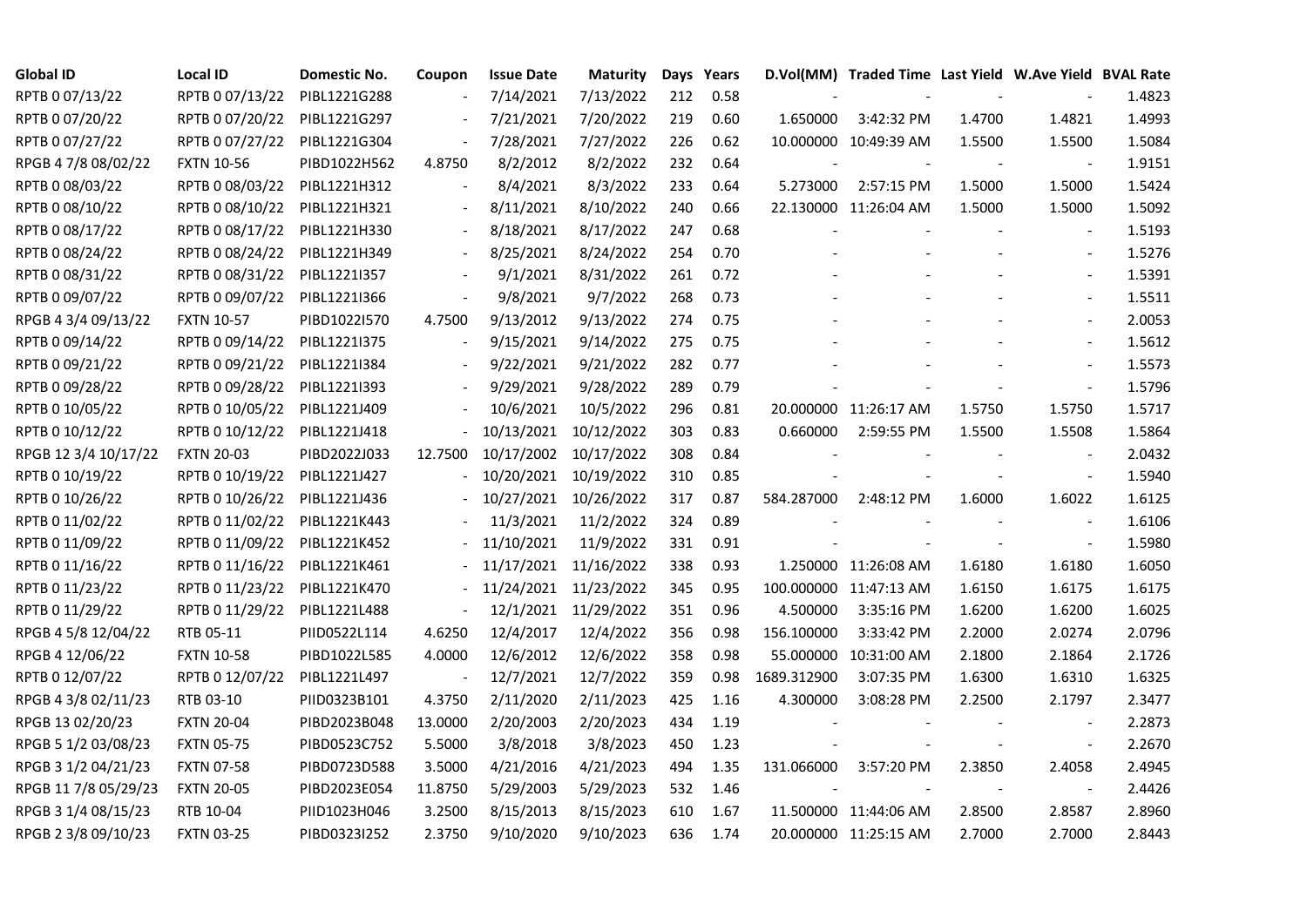| <b>Global ID</b>     | <b>Local ID</b>   | Domestic No. | Coupon  | <b>Issue Date</b> | <b>Maturity</b>  |     | Days Years |             | D.Vol(MM) Traded Time Last Yield W.Ave Yield BVAL Rate |        |                          |        |
|----------------------|-------------------|--------------|---------|-------------------|------------------|-----|------------|-------------|--------------------------------------------------------|--------|--------------------------|--------|
| RPGB 11 3/8 10/23/23 | <b>FXTN 20-06</b> | PIBD2023J068 | 11.3750 | 10/23/2003        | 10/23/2023       | 679 | 1.86       |             |                                                        |        |                          | 2.6756 |
| RPGB 2 3/8 03/09/24  | RTB 03-11         | PIID0324C115 | 2.3750  | 3/9/2021          | 3/9/2024         | 817 | 2.24       | 126.700000  | 3:02:26 PM                                             | 2.6750 | 2.6840                   | 2.6750 |
| RPGB 6 1/4 03/12/24  | RTB 05-12         | PIID0524C129 | 6.2500  | 3/12/2019         | 3/12/2024        | 820 | 2.25       | 353.200000  | 2:47:49 PM                                             | 2.7000 | 2.7054                   | 2.6925 |
| RPGB 4 1/2 04/20/24  | <b>FXTN 07-59</b> | PIBD0724D595 | 4.5000  | 4/20/2017         | 4/20/2024        | 859 | 2.35       | 0.625000    | 2:38:25 PM                                             | 2.8500 | 2.8500                   | 2.8928 |
| RPGB 12 3/8 06/03/24 | <b>FXTN 20-07</b> | PIBD2024F075 | 12.3750 | 6/3/2004          | 6/3/2024         | 903 | 2.47       |             |                                                        |        | $\blacksquare$           | 2.9917 |
| RPGB 12 7/8 08/05/24 | <b>FXTN 20-08</b> | PIBD2024H086 | 12.8750 | 8/5/2004          | 8/5/2024         | 966 | 2.65       |             |                                                        |        | $\blacksquare$           | 3.0773 |
| RPGB 4 1/8 08/20/24  | <b>FXTN 10-59</b> | PIBD1024H595 | 4.1250  | 8/20/2014         | 8/20/2024        | 981 | 2.69       |             |                                                        |        | $\blacksquare$           | 3.1129 |
| RPGB 4 1/4 10/17/24  | <b>FXTN 05-76</b> | PIBD0524J762 | 4.2500  | 10/17/2019        | 10/17/2024 1,039 |     | 2.85       |             | 0.500000 11:36:51 AM                                   | 2.9000 | 2.9000                   | 3.0947 |
| RPGB 13 3/4 11/11/24 | <b>FXTN 20-09</b> | PIBD2024K091 | 13.7500 | 11/11/2004        | 11/11/2024 1,064 |     | 2.91       |             |                                                        |        |                          | 3.2105 |
| RPGB 5 3/4 04/12/25  | <b>FXTN 07-61</b> | PIBD0725D618 | 5.7500  | 4/12/2018         | 4/12/2025 1,216  |     | 3.33       |             | 1.585000 11:36:32 AM                                   | 3.4000 | 3.4677                   | 3.4735 |
| RPGB 12 1/8 04/14/25 | <b>FXTN 20-10</b> | PIBD2025D103 | 12.1250 | 4/14/2005         | 4/14/2025 1,218  |     | 3.34       |             |                                                        |        | $\blacksquare$           | 3.3993 |
| RPGB 2 5/8 08/12/25  | RTB 05-13         | PIID0525H130 | 2.6250  | 8/12/2020         | 8/12/2025 1,338  |     | 3.66       | 33.425000   | 3:42:18 PM                                             | 3.5600 | 3.5310                   | 3.5947 |
| RPGB 3 5/8 09/09/25  | <b>FXTN 10-60</b> | PIBD10251608 | 3.6250  | 9/9/2015          | 9/9/2025 1,366   |     | 3.74       | 8.190000    | 2:48:43 PM                                             | 3.6400 | 3.6280                   | 3.6587 |
| RPGB 12 1/8 10/20/25 | <b>FXTN 20-11</b> | PIBD2025J116 | 12.1250 | 10/20/2005        | 10/20/2025 1,407 |     | 3.85       |             |                                                        |        | $\blacksquare$           | 3.6245 |
| RPGB 18 1/4 11/29/25 | <b>FXTN 25-01</b> | PIBD2525K015 | 18.2500 | 11/29/2000        | 11/29/2025 1,447 |     | 3.96       |             |                                                        |        | $\blacksquare$           | 3.6722 |
| RPGB 10 1/4 01/19/26 | <b>FXTN 20-12</b> | PIBD2026A122 | 10.2500 | 1/19/2006         | 1/19/2026 1,498  |     | 4.10       |             |                                                        |        | $\sim$                   | 3.7249 |
| RPGB 6 1/4 02/14/26  | <b>FXTN 07-62</b> | PIBD0726B627 | 6.2500  | 2/14/2019         | 2/14/2026 1,524  |     | 4.17       |             | 150.000000 11:06:04 AM                                 | 3.8000 | 3.8333                   | 3.8333 |
| RPGB 3 3/8 04/08/26  | <b>FXTN 05-77</b> | PIBD0526D772 | 3.3750  | 4/8/2021          | 4/8/2026 1,577   |     | 4.32       | 1173.195000 | 3:49:01 PM                                             | 3.7350 | 3.8032                   | 3.7718 |
| RPGB 3 1/2 09/20/26  | RTB 10-05         | PIID1026I057 | 3.5000  | 9/20/2016         | 9/20/2026 1,742  |     | 4.77       |             |                                                        |        | $\blacksquare$           | 3.9627 |
| RPGB 6 1/4 10/20/26  | RTB 15-01         | PIID1526J019 | 6.2500  | 10/20/2011        | 10/20/2026 1,772 |     | 4.85       |             | 0.600000 11:18:10 AM                                   | 4.1800 | 4.1800                   | 3.9922 |
| RPGB 8 12/07/26      | <b>FXTN 20-13</b> | PIBD2026L139 | 8.0000  | 12/7/2006         | 12/7/2026 1,820  |     | 4.98       |             |                                                        |        | $\sim$                   | 4.0394 |
| RPGB 5 3/8 03/01/27  | RTB 15-02         | PIID1527C023 | 5.3750  | 3/1/2012          | 3/1/2027 1,904   |     | 5.21       |             |                                                        |        | $\blacksquare$           | 4.1036 |
| RPGB 4 3/4 05/04/27  | <b>FXTN 10-61</b> | PIBD1027E617 | 4.7500  | 5/4/2017          | 5/4/2027 1,968   |     | 5.39       | 108.400000  | 2:19:05 PM                                             | 4.1750 | 4.1768                   | 4.1750 |
| RPGB 4 5/8 06/02/27  | RTB 05-14         | PIID0527L140 | 4.6250  | 12/2/2021         | 6/2/2027 1,997   |     | 5.47       | 5394.470000 | 3:40:58 PM                                             | 4.2250 | 4.2333                   | 4.2005 |
| RPGB 8 5/8 09/06/27  | <b>FXTN 20-14</b> | PIBD2027I140 | 8.6250  | 9/6/2007          | 9/6/2027 2,093   |     | 5.73       |             |                                                        |        | $\blacksquare$           | 4.2465 |
| RPGB 6 1/4 03/22/28  | <b>FXTN 10-63</b> | PIBD1028C635 | 6.2500  | 3/22/2018         | 3/22/2028 2,291  |     | 6.27       |             |                                                        |        | $\blacksquare$           | 4.3366 |
| RPGB 3 5/8 04/22/28  | <b>FXTN 07-64</b> | PIBD0728D649 | 3.6250  | 4/22/2021         | 4/22/2028 2,322  |     | 6.36       | 1618.810000 | 3:57:27 PM                                             | 4.2725 | 4.2528                   | 4.2516 |
| RPGB 3 3/4 08/12/28  | <b>FXTN 07-65</b> | PIBD0728H654 | 3.7500  | 8/12/2021         | 8/12/2028 2,434  |     | 6.66       | 2.360000    | 3:32:03 PM                                             | 4.2500 | 4.2932                   | 4.4735 |
| RPGB 9 1/2 12/04/28  | <b>FXTN 20-15</b> | PIBD2028L151 | 9.5000  | 12/4/2008         | 12/4/2028 2,548  |     | 6.98       |             |                                                        |        | $\overline{\phantom{a}}$ | 4.5103 |
| RPGB 67/8 01/10/29   | <b>FXTN 10-64</b> | PIBD1029A644 | 6.8750  | 1/10/2019         | 1/10/2029 2,585  |     | 7.08       |             | 200.000000 11:00:42 AM                                 | 4.5000 | 4.5000                   | 4.4904 |
| RPGB 8 3/4 05/27/30  | <b>FXTN 20-16</b> | PIBD2030E166 | 8.7500  | 5/27/2010         | 5/27/2030 3,087  |     | 8.45       | 1.300000    | 2:17:45 PM                                             | 4.7750 | 4.7750                   | 4.8105 |
| RPGB 2 7/8 07/09/30  | <b>FXTN 10-65</b> | PIBD1030G655 | 2.8750  | 7/9/2020          | 7/9/2030 3,130   |     | 8.57       | 74.500000   | 3:43:45 PM                                             | 4.7000 | 4.7339                   | 4.9958 |
| RPGB 12 1/2 07/28/30 | <b>FXTN 25-02</b> | PIBD2530G029 | 12.5000 | 7/28/2005         | 7/28/2030 3,149  |     | 8.62       |             |                                                        |        |                          | 4.8386 |
| RPGB 11 1/4 01/26/31 | <b>FXTN 25-03</b> | PIBD2531A032 | 11.2500 | 1/26/2006         | 1/26/2031 3,331  |     | 9.12       |             |                                                        |        | $\mathbf{r}$             | 4.9154 |